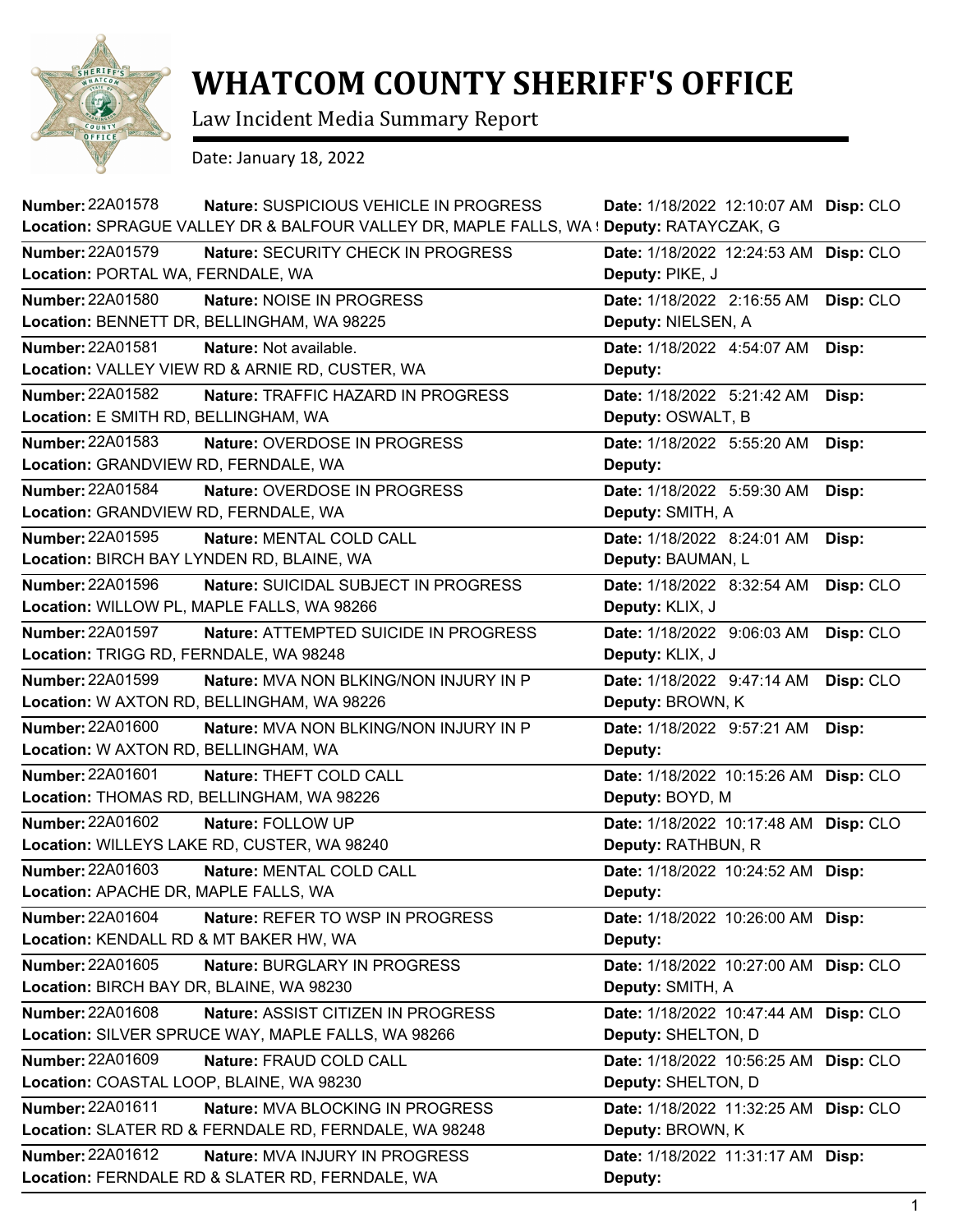| Number: 22A01613<br>Nature: MVA BLOCKING IN PROGRESS             | Date: 1/18/2022 11:35:54 AM Disp: CLO   |
|------------------------------------------------------------------|-----------------------------------------|
| Location: SLATER RD & FERNDALE RD, FERNDALE, WA 98248            | Deputy: BROWN, K                        |
| Number: 22A01614<br>Nature: WELFARE CHECK IN PROGRESS            | Date: 1/18/2022 11:55:44 AM Disp:       |
| Location: HOLLYWOOD AV, BELLINGHAM, WA                           | Deputy: SMITH, A                        |
| Number: 22A01615<br>Nature: WELFARE CHECK IN PROGRESS            | Date: 1/18/2022 12:00:38 PM Disp: CLO   |
| Location: AZURE WAY, MAPLE FALLS, WA 98266                       | Deputy: RATHBUN, R                      |
| Number: 22A01616<br>Nature: TRESPASS IN PROGRESS                 | Date: 1/18/2022 12:06:44 PM Disp: CLO   |
| Location: MITCHELL WAY, BELLINGHAM, WA 98226                     | Deputy: ROFF, S                         |
| Number: 22A01617<br>Nature: VANDALISM COLD CALL                  | Date: 1/18/2022 12:32:12 PM Disp: CLO   |
| Location: GUIDE MERIDIAN, BELLINGHAM, WA 98226                   | Deputy: SHELTON, D                      |
| Number: 22A01618<br>Nature: REFER TO WSP IN PROGRESS             | Date: 1/18/2022 12:33:06 PM Disp:       |
| Location: GUIDE MERIDIAN & AXTON RD, BELLINGHAM, WA              | Deputy:                                 |
| Number: 22A01619<br>Nature: REFER TO WSP IN PROGRESS             | Date: 1/18/2022 12:33:06 PM Disp:       |
| Location: GUIDE MERIDIAN & SMITH RD, WA                          | Deputy:                                 |
| Number: 22A01620<br>Nature: WELFARE CHECK IN PROGRESS            | Date: 1/18/2022 12:42:25 PM Disp:       |
| Location: TIMON RD, EVERSON, WA                                  | Deputy:                                 |
| Number: 22A01621<br>Nature: TRAFFIC HAZARD IN PROGRESS           | Date: 1/18/2022 12:42:41 PM Disp:       |
| Location: RAYHORST RD & FERNDALE RD, FERNDALE, WA                | Deputy:                                 |
| Number: 22A01623<br>Nature: MVA NON BLKING/NON INJURY IN P       | Date: 1/18/2022 12:54:17 PM Disp: CLO   |
| Location: W SMITH RD, BELLINGHAM, WA                             | Deputy: COLLINS, B                      |
| <b>Number: 22A01627</b><br>Nature: SUSPICIOUS PERSON IN PROGRESS | Date: 1/18/2022 1:24:19 PM<br>Disp: CLO |
| Location: FRONTIER VALLEY LN, MAPLE FALLS, WA 98266              | Deputy: THOMPSON, J                     |
| Number: 22A01628<br><b>Nature: MENTAL IN PROGRESS</b>            | Date: 1/18/2022 1:29:41 PM<br>Disp: CLO |
| Location: SANTA FE TRL, MAPLE FALLS, WA 98266                    | Deputy: RATHBUN, R                      |
| Number: 22A01630<br>Nature: TROUBLE W/SUBJECT IN PROGRESS        | Date: 1/18/2022 1:58:52 PM<br>Disp: CLO |
| Location: CEDAR AVE, BLAINE, WA 98230                            | Deputy: ANDERS, J                       |
| Number: 22A01632<br>Nature: WELFARE CHECK IN PROGRESS            | Date: 1/18/2022 2:13:51 PM<br>Disp: CLO |
| Location: SOUTH PASS RD, EVERSON, WA 98247                       | Deputy: RATHBUN, R                      |
| Number: 22A01633<br>Nature: REFER TO WSP IN PROGRESS             | Date: 1/18/2022 2:22:30 PM Disp: CLO    |
| Location: SB I5 & PORTAL WAY, FERNDALE, WA 98248                 | Deputy: SHELTON, D                      |
| Number: 22A01635<br>Nature: THEFT COLD CALL                      | Date: 1/18/2022 2:27:07 PM<br>Disp: CLO |
| Location: GOLDEN VALLEY DR, MAPLE FALLS, WA 98266                | Deputy: THOMPSON, J                     |
| Number: 22A01636<br>Nature: BURGLARY COLD CALL                   | Date: 1/18/2022 2:28:47 PM<br>Disp: CLO |
| Location: AIRPORT DR, BELLINGHAM, WA                             | Deputy: WRIGHT, M                       |
| Number: 22A01638<br>Nature: VEHICLE THEFT COLD CALL              | Date: 1/18/2022 2:52:21 PM<br>Disp:     |
| Location: W AXTON RD, BELLINGHAM, WA                             | Deputy: BROWN, K                        |
| Number: 22A01639<br>Nature: SUSPICIOUS CIRCUMSTANCES IN PR       | Date: 1/18/2022 2:57:19 PM<br>Disp: CLO |
| Location: GENEVA ST, BELLINGHAM, WA 98229                        | Deputy: MELLEMA, S                      |
| Number: 22A01641<br>Nature: TRAFFIC PROBLEM COLD CALL            | Date: 1/18/2022 3:48:43 PM<br>Disp:     |
| Location: CENTRAL RD & NOON RD, EVERSON, WA                      | Deputy:                                 |
| Number: 22A01642<br>Nature: WELFARE CHECK IN PROGRESS            | Date: 1/18/2022 3:55:01 PM<br>Disp:     |
| Location: CHATEAU RD, MAPLE FALLS, WA                            | Deputy: RATHBUN, R                      |
| <b>Number: 22A01645</b><br>Nature: RUNAWAY IN PROGRESS           | Disp: CLO<br>Date: 1/18/2022 4:31:26 PM |
| Location: GENEVA HILLS RD, BELLINGHAM, WA 98229                  | Deputy: MELLEMA, S                      |
| Number: 22A01646<br>Nature: ALARM AUDIBLE IN PROGRESS            | Date: 1/18/2022 4:41:19 PM<br>Disp:     |
| Location: SALASHAN PK, FERNDALE, WA                              | Deputy:                                 |
| <b>Number: 22A01647</b><br>Nature: REFER TO WSP IN PROGRESS      | Date: 1/18/2022 4:47:05 PM<br>Disp:     |
| Location: BLAINE RD & BIRCH BAY LYNDEN RD, WA                    | Deputy:                                 |
|                                                                  |                                         |